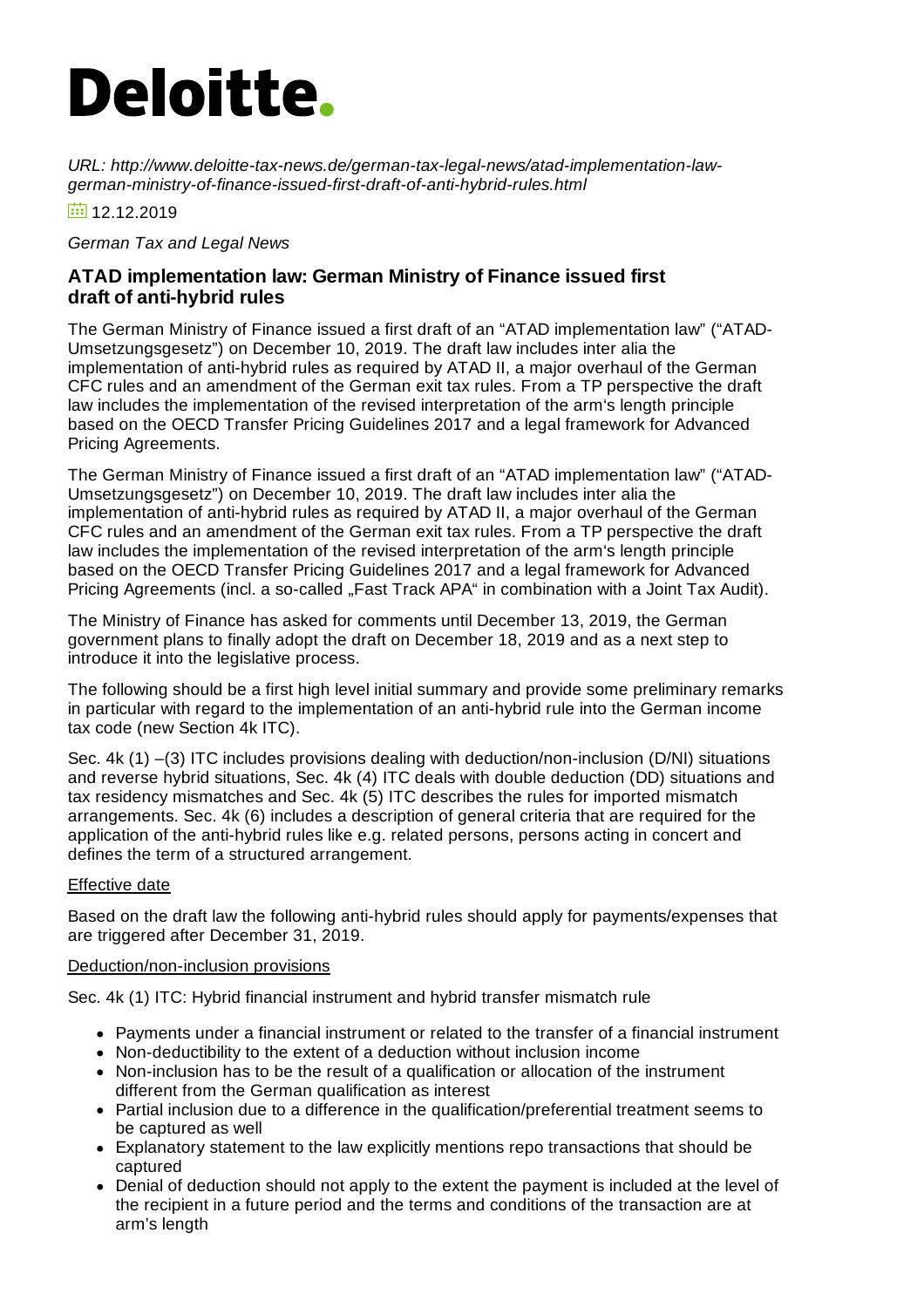Also note that Sec. 8b(1)3 CITC includes a rule denying exemption for dividends received where a deduction arises at another person under a mismatch in allocation of the ownership of the respective shares (e.g. securities lending).

Observation: Sec. 4k (1) ITC seems to mostly follow the definition as provided in Art. 2 (9) first subparagraph lit. a ATAD but does not specifically refers to the 12 month period as provided in Art. 2 (9) first subparagraph lit. a, second subparagraph ATAD.

Sec. 4k (2) ITC: Disregarded payments and deemed PE payments/internal dealings PE

- Payment by a hybrid entity being disregarded under the laws of the payee jurisdiction (e.g. German corporation checked as a DRE into the its US shareholder)
- Deemed payments between PEs being disregarded under the laws of the payee iurisdiction
- Sent. 1 refers to an actual non-taxation of the payment. Based on the explanatory statement the taxation of the payment as a result of the application of a CFC-like regime should be sufficient to avoid non-deduction.
- Payments captured by the rule are broadly defined in the explanatory statement (interest, royalties, rent, services or depreciation and fictitious expenses e.g. based on the ordinance on the allocation of profits of PE's)
- Contrary to para. 1 a denial of deduction should only apply in case of actual non-taxation
- The explanatory statement explicitly mentions payments from an entity which is treated as a intransparent entity in the country of its residence and as a transparent entity in the country of the payee.
- Sent. 2 refers to payments from a foreign corporate entity to its German shareholder where from a German tax perspective the foreign entity qualifies as a mere asset managing company and the payment is disregarded (should be mostly relevant from a German outbound perspective).
- Sent. 3 includes an exception from the denial of deduction in case of dual inclusion income. The exception however only applies in case of a double taxation is not avoided by means of the credit method.

Observations: The reference to a CFC-like regime as possibility to avoid a denial of deduction seems to be taxpayer friendly. It is questionable whether a taxation e.g. under US GILTI rules might be sufficient to avoid a denial of a deduction.

Payments by German corporations that are checked into the US to its US shareholder should create an issue under the rule. The exception in case of dual inclusion income is mainly based on the ATAD standard however limited in case the double taxation is avoided by means of applying the credit method.

Sec. 4k (3) ITC: Allocation mismatch, hybrid PE mismatches and disregarded PE's

- Applies to reverse hybrid entities as well
- Seems to be drafted as a "catch all" clause
- Applies in case the income related to the deductible expense is not being effectively taxed anywhere due to a mismatch of its allocation between German and foreign rules.

Observation: Even if not explicitly mentioned in the explanatory statement a taxation of the payment as a result of the application of a CFC-like regime should be sufficient to avoid a nondeduction. Sec. 4k (3) ITC should have a broad area of application and needs careful analysis in each structure.

#### Double deduction

Sec. 4k (4) ITC: Double deduction and tax residency mismatches

- A double deduction does not require a hybrid mismatch
- Explanatory statement includes an example with a checked German subsidiary that qualifies as a DRE/partnership from the view of its shareholder
- Sent. 3 includes an exception from the denial of deduction in case of dual inclusion income

Observations: The double deduction rule seems to be mostly in line with the requirements under ATAD II. Contrary to ATAD II there is no separate provision for tax residency mismatches, this provision is fully integrated into the double deduction rule. The double deduction rule might cause significant issues in US structures where German companies are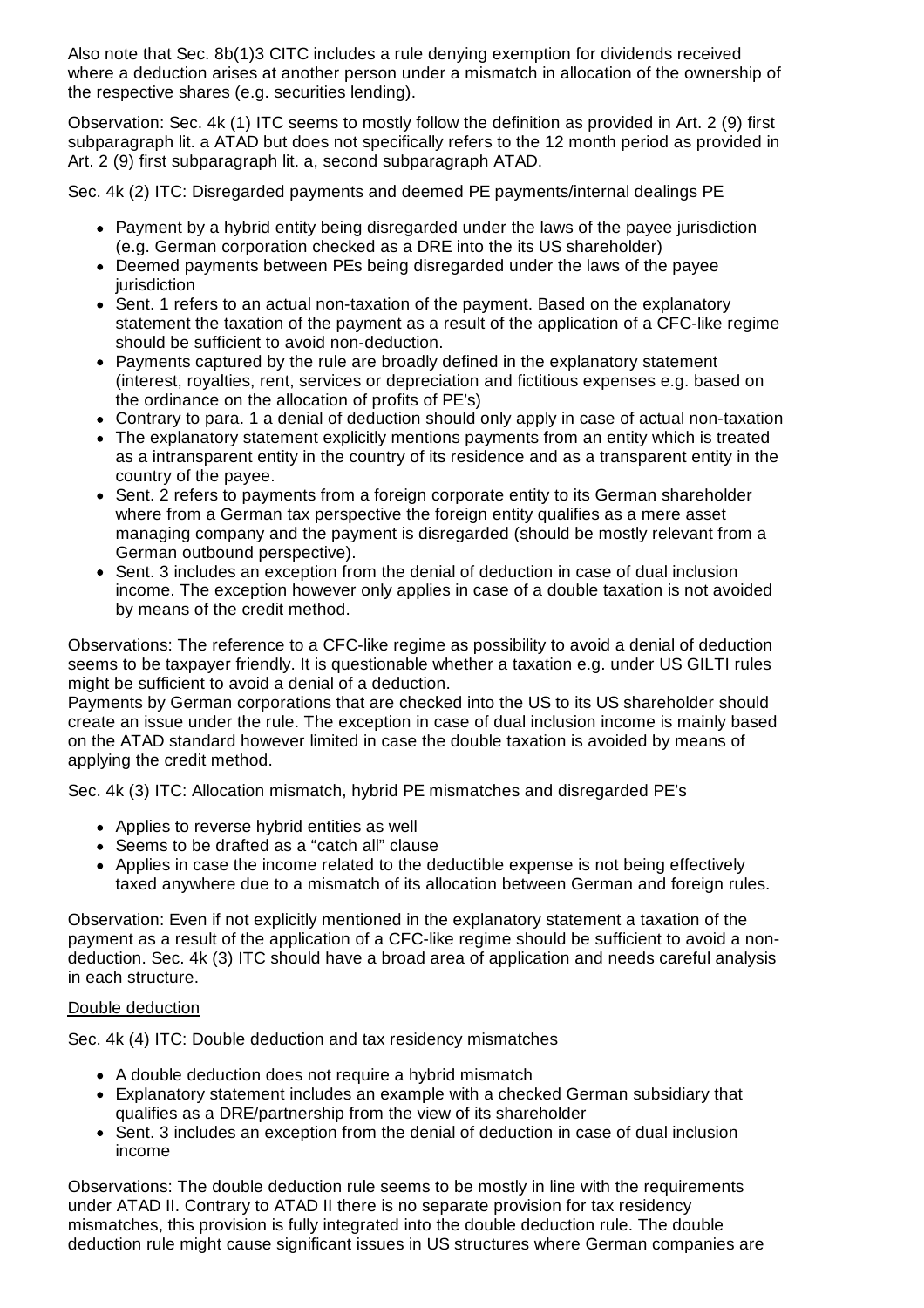checked into the US.

#### Imported mismatch rule

Sec. 4k (5) ITC: Imported mismatches

- Imported mismatch rule refers to expenses at the level of the direct payee or an indirect payee that would be disallowed if the direct/indirect payee would be subject to German anti-hybrid rules
- Reference to a treatment under German domestic rules might create issues and deviates from the rules as required by ATAD
- Detailed rules regarding mechanism of primary/secondary response and collusion rules

Observations: Based on the wording the rule might affect IFL/notional interest deduction structures. The rule requires to carefully analyze (financing) structures above Germany and might lead to a significant increase of compliance work when preparing annual tax returns.

#### General definitions

Sec. 4k (6) ITC: Related persons, persons acting in concert and structured arrangements

- Sent. 1 highlights that the anti-hybrid rules as described above only apply in case of related party transactions, arrangements between a corporation and its PE or in case of a structured arrangement.
- Based on the definition of related parties a 25% ownership threshold for the application of the anti-hybrid rules is introduced. This goes beyond of what is required under ATAD (50% threshold in certain hybrid mismatch structures).
- Sent. 2 extends the application of the anti-hybrid rules to persons acting in concert
- Sent. 3 defines the term "structured arrangement" and seems to match the definition as provided in Art. 2 (11) ATAD.

#### Additional comments

The draft law to implement the anti-hybrid rules as required by ATAD into German domestic law mainly follows the minimum requirements as described in ATAD II. The draft law does not introduce a rate based minimum taxation at the level of the recipient of a payment in order to be tax deductible for German purposes. Payments with no hybrid features that benefit from a low taxation/no taxation at the level of a recipient due to general features of the tax regime should not be affected by the current version of the draft anti-hybrid rules. Preferential tax regimes – depending on its nature – could lead or may not lead to a denial of the deduction depending on the structure/details of the "preferential tax regime".

Irrespective of the above-described tax technical regulations, the German documentation requirements according to the General Tax Code will provide for substantial workload, e.g. the imported mismatch regulations (Sec. 4k (5) ITC) may require a disclosure of information about the tax position of the group by legal entity in order to avoid an assumed application of the imported mismatch rule.

The issuance of the first draft of the anti-hybrid rules shortly before the planned effective date is however unusual. A finalization of the legislative process still in 2019 should not be possible, it can be expected that the legislative process will be finalized at some point in 2020 and that the rules then enter in force with retroactive effect as of 01/01/20. Further changes in the legislative process cannot be excluded.

## Your Contacts

Axel Kroniger Partner [akroniger@deloitte.de](mailto:akroniger@deloitte.de) Tel.: +49 69 [75695](tel:+49 69 75695 6305) 6305